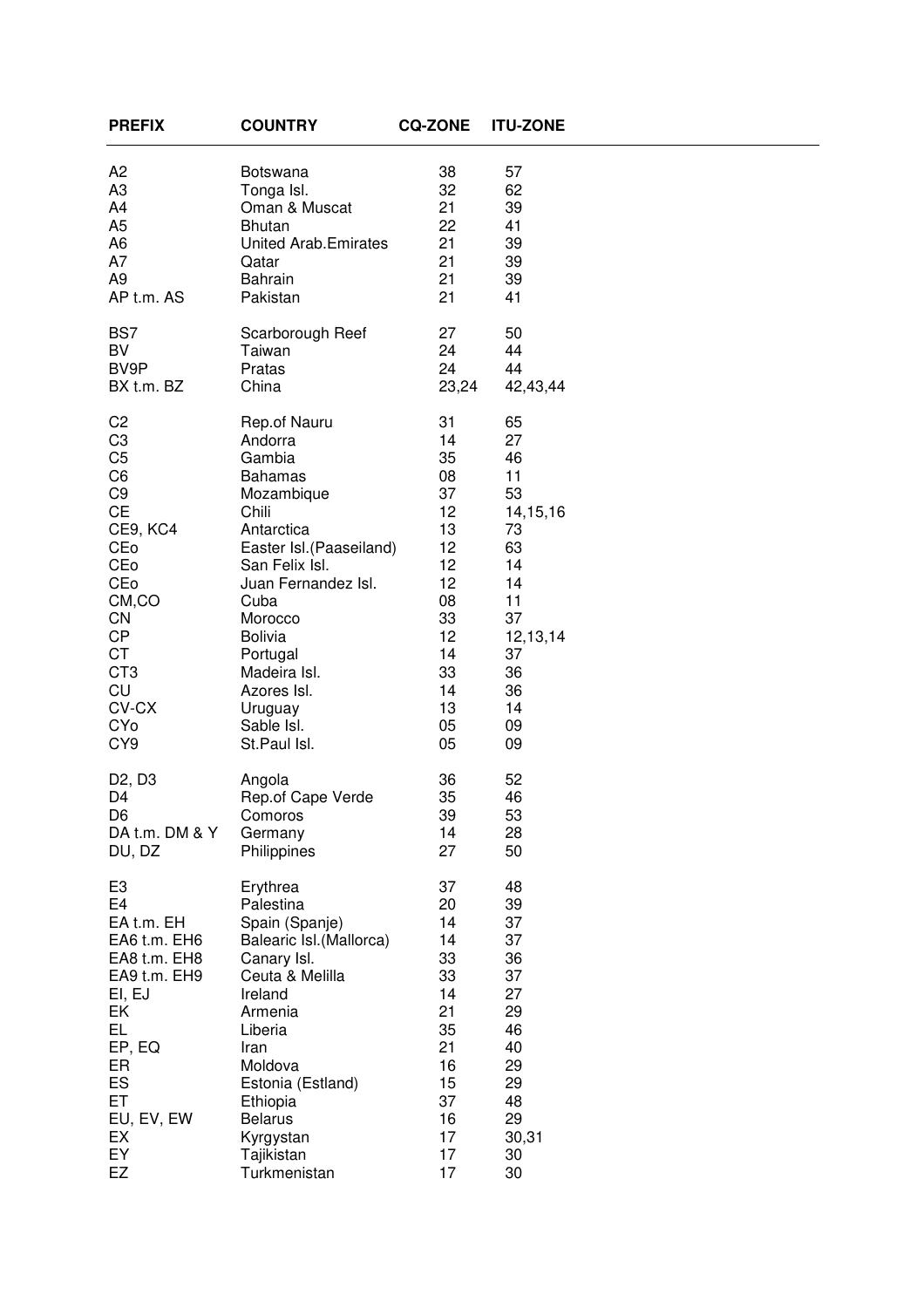| FA/FF & TM        | France                  | 14    | 27    |
|-------------------|-------------------------|-------|-------|
| FG                | Guadeloupe              | 08    | 11    |
| <b>FH</b>         | Mayotte                 | 39    | 53    |
| FJ, FS            | French St. Martin       | 08    | 11    |
| FK                | New Caledonia           | 32    | 56    |
| <b>FM</b>         | Martinique              | 08    | 11    |
| <b>FO</b>         | French Polynesia        | 32    | 63    |
| FOo               | Clipperton Isl.         | 07    | 10    |
| FOo               | Marquesas               | 31    | 63    |
| FOo               | Austral Isl.            | 32    | 63    |
| FP                | St. Pierre & Miquelon   | 05    | 09    |
| <b>FR</b>         | Reunion                 | 39    | 53    |
| FR/J              | Juan de Nova            | 39    | 53    |
| FR/G              | Glorioso                | 39    | 53    |
| FR/T              | Tromelin                | 39    | 53    |
| FT8W              | Crozet Isl.             | 39    | 68    |
| FT8X              | Kerguelen Isl.          | 39    | 68    |
| FT8Z              | Amsterdam & St.Paul Isl | 39    | 68    |
| <b>FW</b>         | Wallis & Futuna Isl.    | 32    | 62    |
| <b>FY</b>         | French Guiana           | 09    | 12    |
| G, GX, M          | England                 | 14    | 27    |
| GD, GT, MD        | Isle of Man             | 14    | 27    |
| GI, GN, MI        | Northern Ireland        | 14    | 27    |
| GJ, GH, MJ        | Jersey                  | 14    | 27    |
| GM, GS, MM        | Scotland                | 14    | 27    |
| GU, GP, MU        | Guernsey & Dep.         | 14    | 27    |
| GW, GC, MW        | Wales                   | 14    | 27    |
| H4                | Solomon Isl.            | 28    | 51    |
| H <sub>40</sub>   | <b>Temotu Province</b>  | 32    | 51    |
| HA, HG            | Hungary                 | 14    | 28    |
| HВ                | Switserland             | 14    | 28    |
| <b>HBo</b>        | Liechtenstein           | 14    | 28    |
| HC, HD            | Ecuador                 | 10    | 12    |
| HC8, HD8          | Galapagos Isl.          | 10    | 12    |
| HH                | Haiti                   | 08    | 11    |
| HI                | Dominican Rep.          | 08    | 11    |
| HK, HJ            | Colombia                | 09    | 12    |
| <b>HKoM</b>       | Malpelo Isl.            | 09    | 12    |
| <b>HKoS</b>       | San Andres/Providencia  | 07    | 11    |
| HL, HM, DS        | South Korea             | 25    | 44    |
| HP, HO, 3E        | Panama                  | 07    | 11    |
| HR, HQ            | Honduras                | 07    | 11    |
| HS, E2            | Thailand                | 26    | 49    |
| <b>HV</b>         | Vatican                 | 15    | 28    |
| HZ, 7Z            | Saudi Arabia            | 21    | 39    |
| I, IA/IZ          | Italy                   | 15,33 | 28,37 |
| ISo, IMo          | Sardinia                | 15    | 28    |
| J <sub>2</sub>    | Djibouti                | 37    | 48    |
| J3                | Grenada                 | 08    | 11    |
| J5                | Guinea Bissau           | 35    | 46    |
| J6                | St. Lucia               | 08    | 11    |
| J7                | Dominica                | 08    | 11    |
| J8                | St. Vincent             | 08    | 11    |
| JA/JS             | Japan                   | 25    | 45    |
| JD1M              | Minami Torishima        | 27    | 90    |
| JD <sub>1</sub> O | Ogasawara               | 27    | 45    |
| JT,JV             | Mongolia                | 23    | 32    |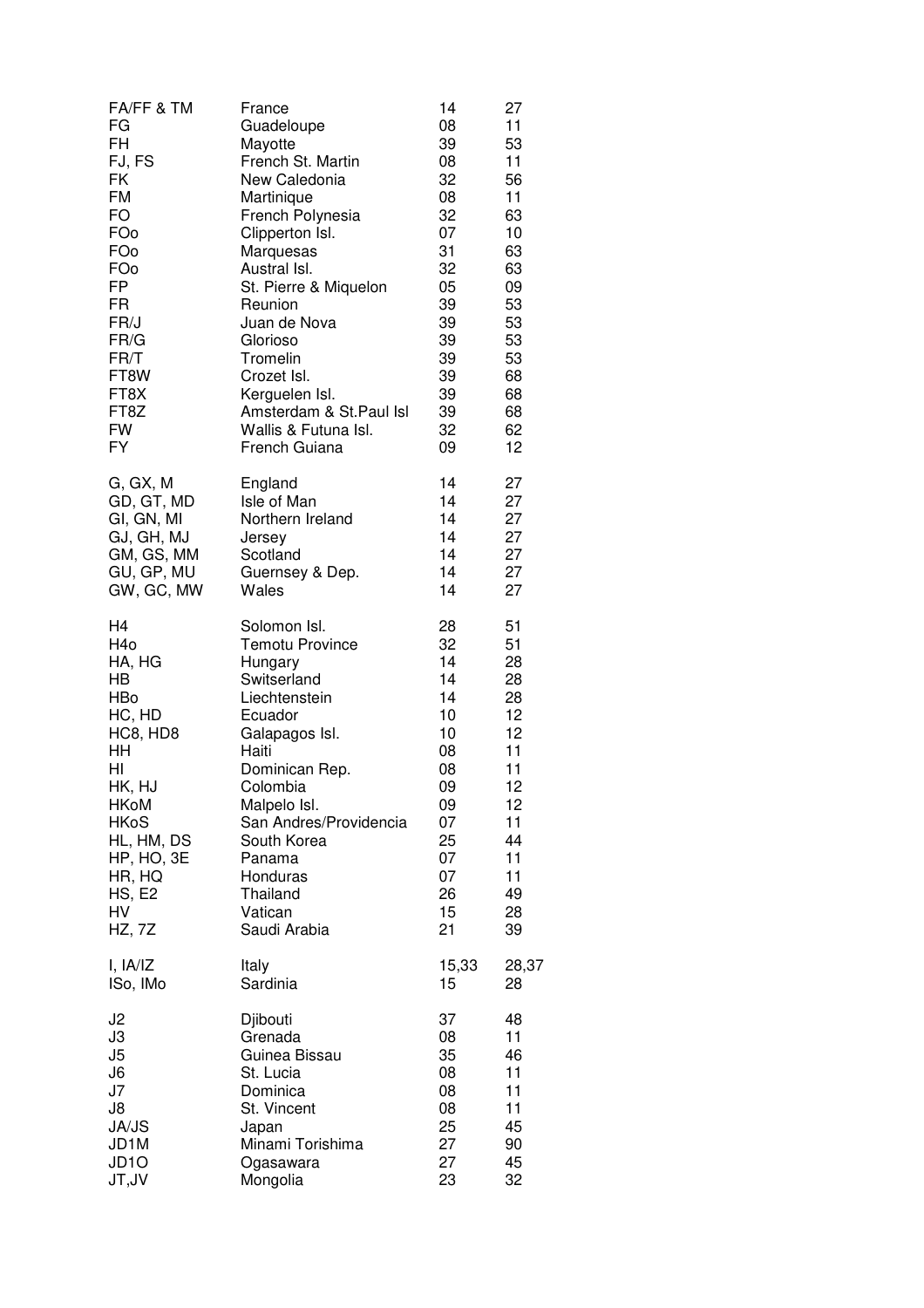| JW                                                                                | Svalbard Isl.                                                                                             | 40                         | 18                                           |
|-----------------------------------------------------------------------------------|-----------------------------------------------------------------------------------------------------------|----------------------------|----------------------------------------------|
| JХ                                                                                | Jan Mayen Isl.                                                                                            | 40                         | 18                                           |
| JY                                                                                | Jordan                                                                                                    | 20                         | 39                                           |
| K, W, N, AA/AK                                                                    | <b>USA</b>                                                                                                | 3,4,5                      | 6, 7, 8                                      |
| <b>T8 KC6</b>                                                                     | West Caroline Isl. Belau                                                                                  | 27                         | 64                                           |
| KG4                                                                               | Guantanamo Bay                                                                                            | 08                         | 11                                           |
| KH <sub>1</sub>                                                                   | Baker & Howland Isl.                                                                                      | 31                         | 61                                           |
| KH <sub>2</sub>                                                                   | Guam                                                                                                      | 27                         | 64                                           |
| KH <sub>3</sub>                                                                   | Johnston Isl.                                                                                             | 31                         | 61                                           |
| KH4                                                                               | Midway Isl.                                                                                               | 31                         | 61                                           |
| KH <sub>5</sub>                                                                   | Palmyra & Jarvis Isl.                                                                                     | 31                         | 61, 62                                       |
| KH <sub>5</sub> K                                                                 | Kingman Reef                                                                                              | 31                         | 61                                           |
| KH6, KH7                                                                          | Hawaii Isl.                                                                                               | 31                         | 61                                           |
| KH7K                                                                              | Kure Isl.                                                                                                 | 31                         | 61                                           |
| KH <sub>8</sub>                                                                   | American Samoa                                                                                            | 32                         | 62                                           |
| KH <sub>9</sub>                                                                   | Wake Isl.                                                                                                 | 31                         | 65                                           |
| KH <sub>0</sub>                                                                   | Mariana Isl.                                                                                              | 27                         | 64                                           |
| KL7                                                                               | Alaska                                                                                                    | 01                         | 01,02                                        |
| KP <sub>1</sub>                                                                   | Navassa Isl.                                                                                              | 08                         | 11                                           |
| KP <sub>2</sub>                                                                   | Virgin Isl.                                                                                               | 08                         | 11                                           |
| KP3, KP4                                                                          | Puerto Rico                                                                                               | 08                         | 11                                           |
| KP <sub>5</sub>                                                                   | Desecheo Isl.                                                                                             | 08                         | 11                                           |
| LA, LN                                                                            | Norway                                                                                                    | 14                         | 18                                           |
| L, LU, LW                                                                         | Argentina                                                                                                 | 13                         | 14, 15, 16                                   |
| LX                                                                                | Luxembourg                                                                                                | 14                         | 27                                           |
| LY                                                                                | Lithuania (Litouwen)                                                                                      | 15                         | 29                                           |
| LZ                                                                                | <b>Bulgaria</b>                                                                                           | 20                         | 28                                           |
| OA, OC                                                                            | Peru                                                                                                      | 10                         | 12                                           |
| OD                                                                                | Lebanon                                                                                                   | 20                         | 39                                           |
| <b>OE</b>                                                                         | Austria (Oostenrijk)                                                                                      | 15                         | 28                                           |
| OG, OH, OI                                                                        | Finland                                                                                                   | 15                         | 18                                           |
| OHo                                                                               | Aland Isl.                                                                                                | 15                         | 18                                           |
| OJo, OHoM                                                                         | <b>Market Reef</b>                                                                                        | 15                         | 18                                           |
| OK, OL                                                                            | Czech Republic                                                                                            | 15                         | 28                                           |
| <b>OM</b>                                                                         | Slovak Republic                                                                                           | 15                         | 28                                           |
| ON t.m. OT                                                                        | Belgium                                                                                                   | 14                         | 27                                           |
| OX                                                                                | Greenland                                                                                                 | 40                         | 05, 75                                       |
| ΟY                                                                                | Faroe Isl.                                                                                                | 14                         | 18                                           |
| OZ                                                                                | Denmark                                                                                                   | 14                         | 28                                           |
| P <sub>2</sub><br>P <sub>4</sub><br>P <sub>5</sub><br>PA,PB,PD,PE,PI<br>PJ2, 4, 9 | New Guinea<br>Aruba<br>North Korea<br>The Netherlands<br>Neth. Antilles Bonaire, Curacao                  | 28<br>09<br>25<br>14       | 51<br>11<br>44<br>27                         |
| PJ7, 5, 8                                                                         | St. Maarten, Saba, St. Eustatius                                                                          | 09                         | 11                                           |
| PP t.m. PY<br>PPo, PYoF<br>PPo, PYoS<br>PPo PYoT<br><b>PZ</b>                     | <b>Brazil</b><br>Fernando de Noronha<br>St. Peter & St Paul's Rocks<br>Trindade/Martim Vaz.Isl<br>Surinam | 08<br>11<br>11<br>11<br>09 | 11<br>12, 13, 14, 15<br>13<br>13<br>15<br>12 |
| R <sub>1FJ</sub> *                                                                | Franz Josef Land                                                                                          | 40                         | 75                                           |
| R <sub>1</sub> MV*                                                                | Malyj Vysotskij Isl.                                                                                      | 16                         | 29                                           |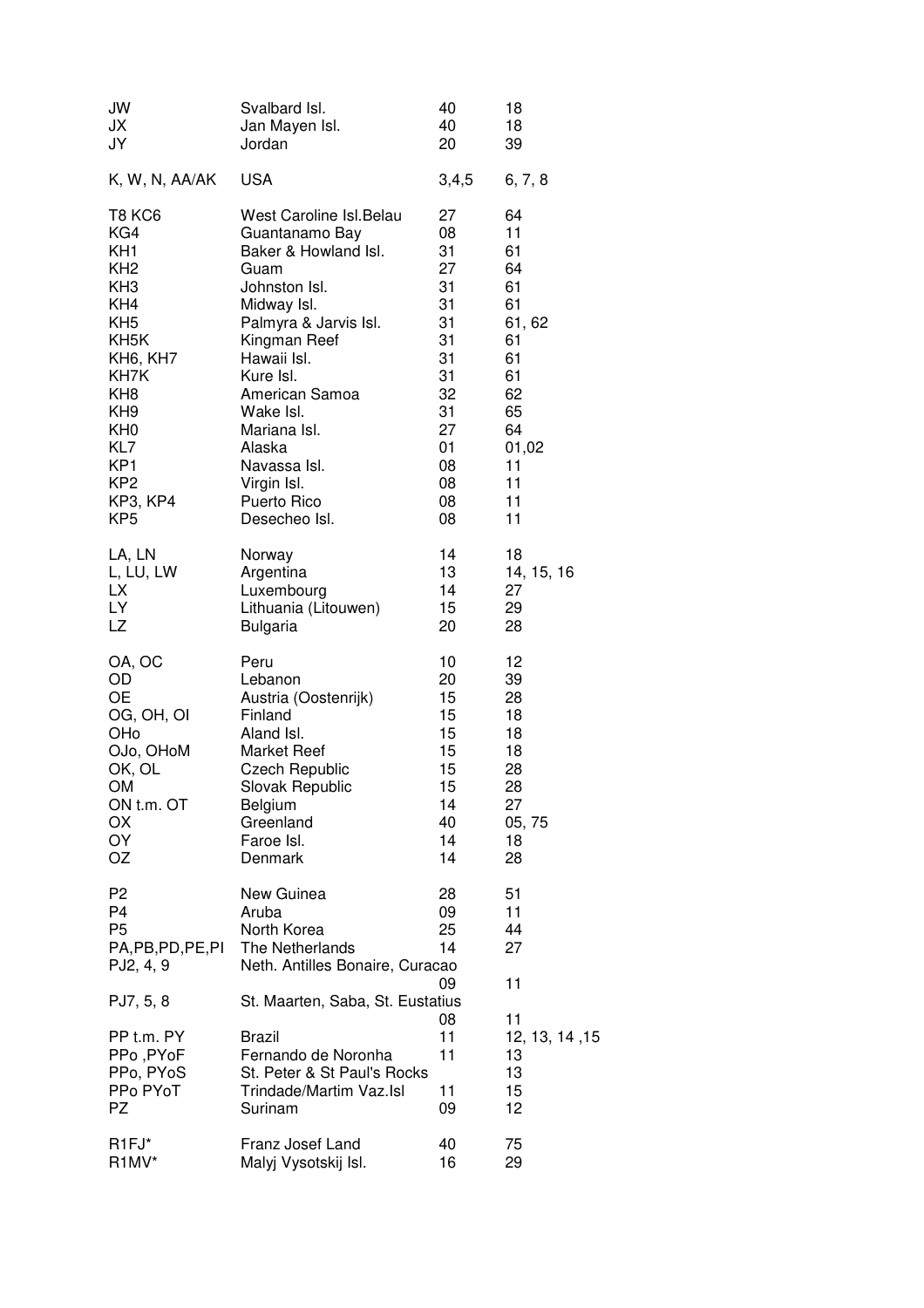| S <sub>2</sub>                                      | Bangladesh                                                                                                                              | 22                         | 41                                                                      |
|-----------------------------------------------------|-----------------------------------------------------------------------------------------------------------------------------------------|----------------------------|-------------------------------------------------------------------------|
| S <sub>5</sub>                                      | Slovenia                                                                                                                                | 15                         | 28                                                                      |
| S7                                                  | Seychelles                                                                                                                              | 39                         | 53                                                                      |
| S <sub>9</sub>                                      | Sao Tome & Principe                                                                                                                     | 36                         | 47                                                                      |
| So                                                  | Western Sahara                                                                                                                          | 33                         | 46                                                                      |
| SA t.m. SM                                          | Sweden                                                                                                                                  | 14                         | 18                                                                      |
| SN t.m. SR, 3Z                                      | Poland                                                                                                                                  | 15                         | 28                                                                      |
| <b>ST</b>                                           | Sudan                                                                                                                                   | 34                         | 48                                                                      |
| SU                                                  | Egypt                                                                                                                                   | 34                         | 38                                                                      |
| SV, SZ, J4                                          | Greece (Griekenland)                                                                                                                    | 20                         | 28                                                                      |
| SV5, J45                                            | Dodecanese (Rhodos)                                                                                                                     | 20                         | 28                                                                      |
| SV9, J49                                            | Crete                                                                                                                                   | 20                         | 28                                                                      |
| SV2A, SY                                            | <b>Mount Athos</b>                                                                                                                      | 20                         | 28                                                                      |
| T <sub>2</sub>                                      | Tuvalu                                                                                                                                  | 31                         | 65                                                                      |
| T <sub>30</sub>                                     | West Kiribati                                                                                                                           | 31                         | 65                                                                      |
| T31                                                 | Cent. Kiribati                                                                                                                          | 31                         | 62                                                                      |
| T32                                                 | East Kiribati                                                                                                                           | 31                         | 61, 62, 63                                                              |
| T33                                                 | Banaba Isl.                                                                                                                             | 31                         | 65                                                                      |
| T5, 6O                                              | Somalia                                                                                                                                 | 37                         | 48                                                                      |
| T7                                                  | San Marino                                                                                                                              | 15                         | 28                                                                      |
| T <sub>9</sub>                                      | Bosnia - Herzegovina                                                                                                                    | 15                         | 28                                                                      |
| TA, TB, TC                                          | Turkey (TA1 = Europa)                                                                                                                   | 20                         | 39                                                                      |
| <b>TF</b>                                           | Iceland                                                                                                                                 | 40                         | 17                                                                      |
| TG, TD                                              | Guatemala                                                                                                                               | 07                         | 11                                                                      |
| TI, TE                                              | Costa Rica                                                                                                                              | 07                         | 11                                                                      |
| T <sub>19</sub>                                     | Cocos Isl.                                                                                                                              | 07                         | 11                                                                      |
| TJ                                                  | Cameroon                                                                                                                                | 36                         | 47                                                                      |
| TK                                                  | Corsica                                                                                                                                 | 15                         | 28                                                                      |
| TL                                                  | Centr. African Rep.                                                                                                                     | 36                         | 47                                                                      |
| <b>TN</b>                                           | Congo                                                                                                                                   | 36                         | 52                                                                      |
| <b>TR</b>                                           | Gabon                                                                                                                                   | 36                         | 52                                                                      |
| <b>TT</b>                                           | Chad                                                                                                                                    | 36                         | 47                                                                      |
| TU                                                  | <b>Ivory Coast</b>                                                                                                                      | 35                         | 46                                                                      |
| <b>TY</b>                                           | Benin                                                                                                                                   | 35                         | 46                                                                      |
| <b>TX</b>                                           | <b>Chesterfield Islands</b>                                                                                                             | 39                         | 53                                                                      |
| TZ                                                  | Mali                                                                                                                                    | 35                         | 46                                                                      |
| UA2, RW2<br>UJ t.m. UM<br>UN t.m. UQ<br>UR/UZ,EM,EO | UA, 1, 3, 4, 6, RA-RZ = European Russia<br>Kaliningrad<br>UA-UI,8,9, o, RA - RZ = Asiatic Russia<br>Uzbekistan<br>Kazakhstan<br>Ukraine | 16<br>15<br>17<br>17<br>16 | 19,29,30<br>29<br>16, 17, 18, 19 21, 27, 30, 33<br>30<br>29,30,31<br>29 |
| V <sub>2</sub>                                      | Antigua & Barbuda                                                                                                                       | 08                         | 11                                                                      |
| V <sub>3</sub>                                      | Belize                                                                                                                                  | 07                         | 11                                                                      |
| V <sub>4</sub>                                      | St. Kits, Nevis                                                                                                                         | 08                         | 11                                                                      |
| V <sub>5</sub>                                      | Namibia                                                                                                                                 | 38                         | 57                                                                      |
| V <sub>6</sub>                                      | Frenche Micronesia                                                                                                                      | 27                         | 65                                                                      |
| V7                                                  | Marshall Isl.                                                                                                                           | 31                         | 65                                                                      |
| V <sub>8</sub>                                      | <b>Brunei</b>                                                                                                                           | 28                         | 54                                                                      |
| VE, VC, VO, VY, CI                                  | Canada                                                                                                                                  | 01-05                      | $02-09$                                                                 |
| VK                                                  | Australia                                                                                                                               | 29,30                      | 55,58,59                                                                |
| VK9C                                                | Cocos Keeling Isl.                                                                                                                      | 29                         | 54                                                                      |
| VK9L                                                | Lord Howe Isl.                                                                                                                          | 30                         | 60                                                                      |
| VK9M                                                | <b>Mellish Reef</b>                                                                                                                     | 30                         | 56                                                                      |
| VK9N                                                | Norfolk Isl.                                                                                                                            | 32                         | 60                                                                      |
| VK9W                                                | Willis Isl.                                                                                                                             | 30                         | 55                                                                      |
| VK9X                                                | Christmas Isl.                                                                                                                          | 29                         | 54                                                                      |
| VKo                                                 | Heard Isl.                                                                                                                              | 39                         | 68                                                                      |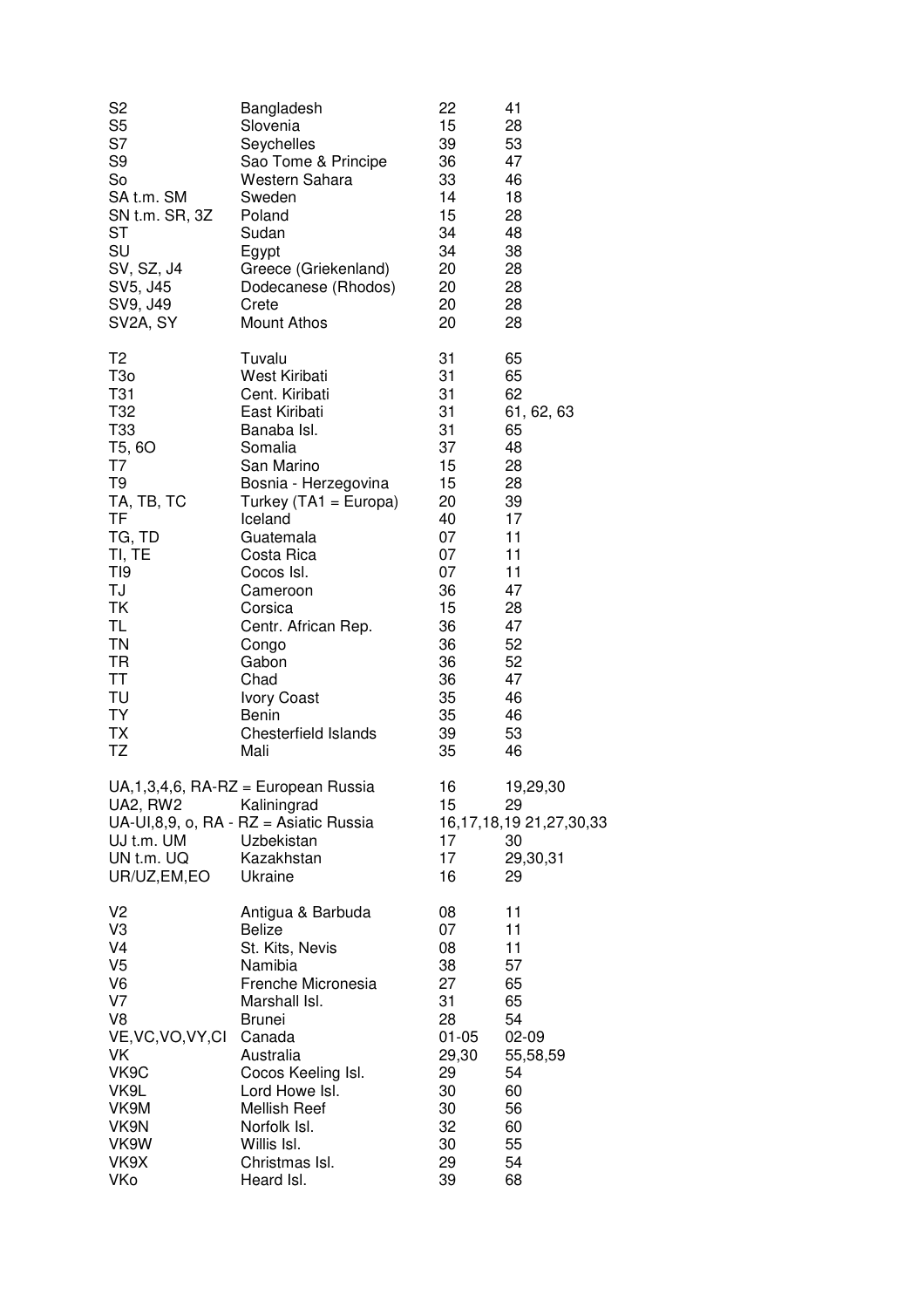| VKo<br>VP <sub>2</sub> E<br>VP2M<br>VP <sub>2</sub> V<br>VP <sub>5</sub><br>VP <sub>6</sub><br>VP8<br>VP8, LU<br>VP8, LU<br>VP8, LU<br>VP <sub>9</sub><br>VQ9<br><b>VS6, VR2</b><br>VU<br>VU4<br>VU7 | Macquarie Isl.<br>Anguilla<br>Montserrat<br>Brit. Virgin Isl.<br>Turks & Caicos Isl.<br>Pitcairn Isl.<br>Falkland Isl.<br>South Georgia Isl.<br>South Orkney Isl.<br>South Sandwich Isl.<br>VP8, LU, HFo, CE9 South Shetland Isl.<br>Bermuda<br>Chagos<br>Hong Kong<br>India<br>Andaman & Nicobar Isl.<br>Laccadive Isl. | 30<br>08<br>08<br>08<br>08<br>32<br>13<br>13<br>13<br>13<br>13<br>05<br>39<br>24<br>22<br>26<br>22 | 60<br>11<br>11<br>11<br>11<br>63<br>16<br>73<br>73<br>73<br>73<br>11<br>41<br>44<br>41<br>49<br>41 |
|------------------------------------------------------------------------------------------------------------------------------------------------------------------------------------------------------|--------------------------------------------------------------------------------------------------------------------------------------------------------------------------------------------------------------------------------------------------------------------------------------------------------------------------|----------------------------------------------------------------------------------------------------|----------------------------------------------------------------------------------------------------|
| XA t.m. XI                                                                                                                                                                                           | Mexico                                                                                                                                                                                                                                                                                                                   | 06                                                                                                 | 10                                                                                                 |
| XA4 t.m. XI4                                                                                                                                                                                         | Revilla Gigedo                                                                                                                                                                                                                                                                                                           | 06                                                                                                 | 10                                                                                                 |
| <b>XT</b>                                                                                                                                                                                            | <b>Burkino Fasso</b>                                                                                                                                                                                                                                                                                                     | 35                                                                                                 | 46                                                                                                 |
| XU                                                                                                                                                                                                   | Kampuchea                                                                                                                                                                                                                                                                                                                | 26                                                                                                 | 49                                                                                                 |
| XW                                                                                                                                                                                                   | Laos                                                                                                                                                                                                                                                                                                                     | 26                                                                                                 | 49                                                                                                 |
| XX9                                                                                                                                                                                                  | Macao                                                                                                                                                                                                                                                                                                                    | 24                                                                                                 | 44                                                                                                 |
| XZ, XY                                                                                                                                                                                               | Myanmar (Burma)                                                                                                                                                                                                                                                                                                          | 26                                                                                                 | 49                                                                                                 |
| YA                                                                                                                                                                                                   | Afghanistan                                                                                                                                                                                                                                                                                                              | 21                                                                                                 | 40                                                                                                 |
| YB <sub>t.m.</sub> YH                                                                                                                                                                                | Indonesia                                                                                                                                                                                                                                                                                                                | 28                                                                                                 | 51,52,53,54                                                                                        |
| YI                                                                                                                                                                                                   | Iraq                                                                                                                                                                                                                                                                                                                     | 21                                                                                                 | 39                                                                                                 |
| YJ                                                                                                                                                                                                   | Vanuatu (New Hebrides)                                                                                                                                                                                                                                                                                                   | 32                                                                                                 | 56                                                                                                 |
| YK                                                                                                                                                                                                   | Syria                                                                                                                                                                                                                                                                                                                    | 20                                                                                                 | 39                                                                                                 |
| YL                                                                                                                                                                                                   | Latvia (Letland)                                                                                                                                                                                                                                                                                                         | 15                                                                                                 | 29                                                                                                 |
| YN                                                                                                                                                                                                   | Nicaragua                                                                                                                                                                                                                                                                                                                | 07                                                                                                 | 11                                                                                                 |
| YO t.m. YR                                                                                                                                                                                           | Romania                                                                                                                                                                                                                                                                                                                  | 20                                                                                                 | 28                                                                                                 |
| <b>YS</b>                                                                                                                                                                                            | ElSalvador                                                                                                                                                                                                                                                                                                               | 07                                                                                                 | 11                                                                                                 |
| YU, YT, YZ, 4N, 4O                                                                                                                                                                                   | Yugoslavia                                                                                                                                                                                                                                                                                                               | 15                                                                                                 | 28                                                                                                 |
| YV <sub>t.m.</sub> YY                                                                                                                                                                                | Venezuela                                                                                                                                                                                                                                                                                                                | 09                                                                                                 | 12                                                                                                 |
| YVo                                                                                                                                                                                                  | AvesIsl.                                                                                                                                                                                                                                                                                                                 | 08                                                                                                 | 11                                                                                                 |
| Z <sub>2</sub><br>Z <sub>3</sub><br>ZA<br>ZB <sub>2</sub><br>ZC4<br>ZD7<br>ZD <sub>8</sub><br>ZD <sub>9</sub>                                                                                        | Zimbabwe<br>Macedonia<br>Albania<br>Gibraltar<br>British Sov. on Cyprus<br>St.Helena<br>Ascension Isl.<br>Tristan Da Cunha &<br>Gough Isl.                                                                                                                                                                               | 38<br>15<br>15<br>14<br>20<br>36<br>36<br>38                                                       | 53<br>28<br>28<br>37<br>39<br>66<br>66<br>66                                                       |
| ZF                                                                                                                                                                                                   | Cayman Isl.                                                                                                                                                                                                                                                                                                              | 08                                                                                                 | 11                                                                                                 |
| ZK1N                                                                                                                                                                                                 | Norht Cook Isl.                                                                                                                                                                                                                                                                                                          | 32                                                                                                 | 62                                                                                                 |
| ZK <sub>1</sub> S                                                                                                                                                                                    | South Cook Isl.                                                                                                                                                                                                                                                                                                          | 32                                                                                                 | 62                                                                                                 |
| ZK <sub>2</sub>                                                                                                                                                                                      | Niue                                                                                                                                                                                                                                                                                                                     | 32                                                                                                 | 62                                                                                                 |
| ZK3                                                                                                                                                                                                  | Tokelau                                                                                                                                                                                                                                                                                                                  | 31                                                                                                 | 62                                                                                                 |
| ZL, ZM                                                                                                                                                                                               | New Zealand                                                                                                                                                                                                                                                                                                              | 32                                                                                                 | 60                                                                                                 |
| ZL7                                                                                                                                                                                                  | Chatham Isl.                                                                                                                                                                                                                                                                                                             | 32                                                                                                 | 60                                                                                                 |
| ZL8                                                                                                                                                                                                  | Kermadec Isl.                                                                                                                                                                                                                                                                                                            | 32                                                                                                 | 60                                                                                                 |
| ZL9                                                                                                                                                                                                  | Auckland & Campbell Isl                                                                                                                                                                                                                                                                                                  | 32                                                                                                 | 60                                                                                                 |
| <b>ZP</b>                                                                                                                                                                                            | Paraguay                                                                                                                                                                                                                                                                                                                 | 11                                                                                                 | 14                                                                                                 |
| ZR t.m. ZU                                                                                                                                                                                           | South Africa                                                                                                                                                                                                                                                                                                             | 38                                                                                                 | 57                                                                                                 |
| ZS <sub>8</sub>                                                                                                                                                                                      | Marion & Pr. Edward Isl                                                                                                                                                                                                                                                                                                  | 38                                                                                                 | 57                                                                                                 |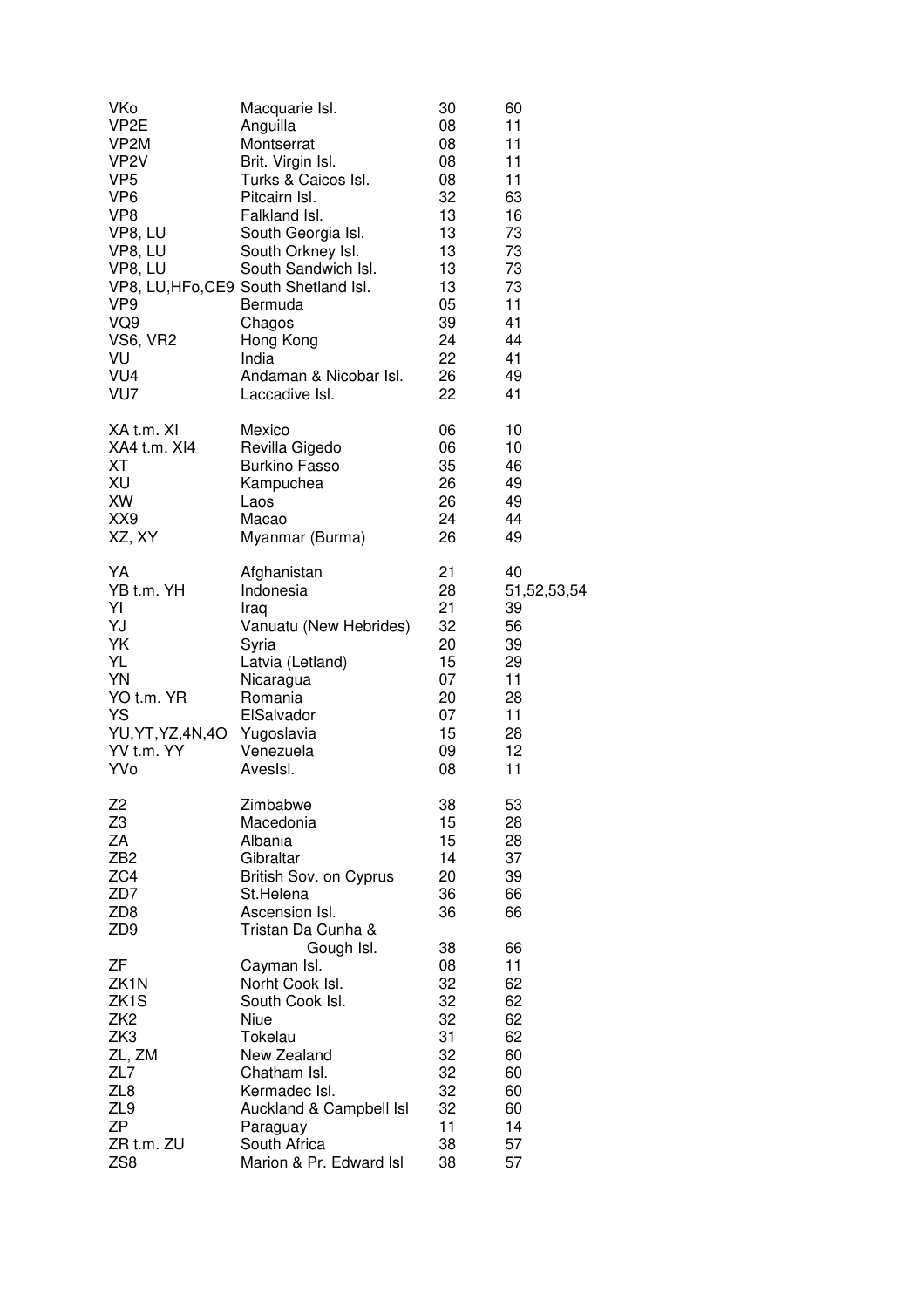| 1А                | Sov. Mil.Order of Malta   | 15 | 28 |
|-------------------|---------------------------|----|----|
| 1S, 9Mo           | Spratly Isl.              | 26 | 50 |
| 3A                | Monaco (Monte Carlo)      | 14 | 27 |
| 3B6, 3B7          | Agalega & St. Brandon     | 39 | 53 |
| 3B8               | <b>Mauritius</b>          | 39 | 53 |
| 3B9               | Rodrigues Isl.            | 39 | 53 |
| 3C                | <b>Equatorial Guinea</b>  | 36 | 47 |
| 3Co               | Annobon Isl. (Pagalu Isl) | 36 | 52 |
| 3D <sub>2</sub>   | Fiji Isl.                 | 32 | 56 |
| 3D <sub>2</sub> C | <b>Conway Reef</b>        | 32 | 56 |
| 3D <sub>2</sub> R | Rotuma Isl.               | 32 | 56 |
| 3DAo, 3D6         | Swaziland                 | 38 | 57 |
| 3V                | Tunesia                   | 33 | 37 |
| 3W, XV            | Vietnam                   | 26 | 49 |
| 3X                | Guinea                    | 35 | 46 |
| 3Y5               | <b>Bouvet</b>             | 38 | 67 |
| 3Yo               | Peter 1 Isl.              | 12 | 72 |
| 4K, 4J            | Azerbaidjan               | 21 | 29 |
| 4L                | Georgia                   | 21 | 29 |
| 4P t.m. 4S        | Srilanka                  | 22 | 41 |
| 4U1ITU            | I.T.U. Geneve             | 14 | 28 |
| 4U1UN             | Hq. United Nations        | 05 | 08 |
| 4W                | East Timor                | 28 | 54 |
| 4X, 4Z            | Israel                    | 20 | 39 |
| 5Α                | Libya                     | 34 | 38 |
| 5B, C4, P3        | Cyprus                    | 20 | 39 |
| 5H, 5I            | Tanzania                  | 37 | 53 |
| 5N, 5O            | Nigeria                   | 35 | 46 |
| 5R, 5S            | Madagascar                | 39 | 53 |
| 5T                | Mauritania                | 35 | 46 |
| 5U                | Niger                     | 35 | 46 |
| 5V                | Togo                      | 35 | 46 |
| 5W                | Western Samoa             | 32 | 62 |
| 5X                | Uganda                    | 37 | 48 |
| 5Y, 5Z            | Kenya                     | 37 | 48 |
| 6V, 6W            | Senegal                   | 35 | 46 |
| 6Y                | Jamaica                   | 08 | 11 |
| 7O                | People's Rep. Of Yemen    | 21 | 39 |
| 7P                | Lesotho                   | 38 | 57 |
| 7Q                | Malawi                    | 37 | 53 |
| 7T t.m. 7Y        | Algeria                   | 33 | 37 |
| 8P                | <b>Barbados</b>           | 08 | 11 |
| 8Q                | Maldives                  | 22 | 41 |
| 8R                | Guyana                    | 09 | 12 |
| 9A                | Croatia                   | 15 | 28 |
| 9G                | Ghana                     | 35 | 46 |
| 9H                | Malta                     | 15 | 28 |
| 9J,9I             | Zambia                    | 36 | 53 |
| 9K                | Kuwait                    | 21 | 39 |
| 9L                | Sierra Leone              | 35 | 46 |
| 9M2, 4            | West Malaysia             | 28 | 54 |
| 9M6, 8            | East Malaysia             | 28 | 54 |
| 9N                | Nepal                     | 22 | 42 |
| 9Q, 9T            | Rep. of Congo             | 36 | 52 |